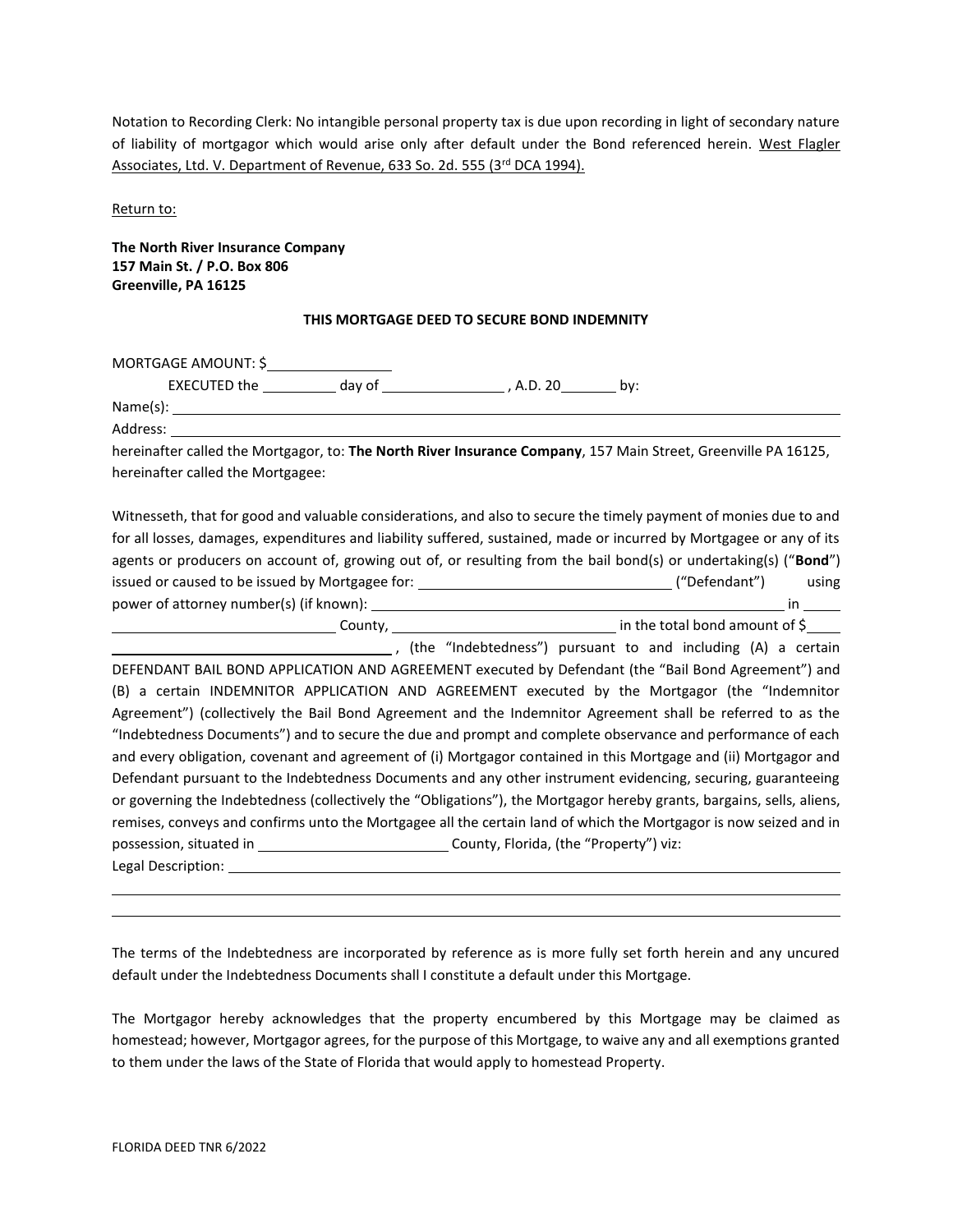This Mortgage Deed is accepted as collateral for the Obligations and shall be returned when all conditions from this Mortgage have been satisfied with no loss to the Mortgagee.

The undersigned will at all times indemnify, and keep indemnified the Mortgagee and save harmless the Mortgagee from and against any and all claims, demands, liabilities, costs, charges, legal fees, disbursements and expenses of every kind and nature, which the Mortgagee shall at any time sustain or incur, and as well from all orders, decrees, judgments and adjudications against the Mortgagee by reason or in consequence of having executed or caused to be executed the Bond or Indebtedness Documents or undertaking on behalf of and/or at the request of the Mortgagor (or any of them) and will pay over, reimburse and make good to the Mortgagee, its successors and assigns, all sums and amounts of money required to meet every claim, demand, liability, cost, expense, suit, order, decree, payment and/or adjudication against the Mortgagee by reason of the execution of the Bond or Indebtedness Documents or undertaking and any other bonds; or undertakings executed in behalf of and/or at the request of the Mortgagor and before the Mortgagee shall be required to pay thereunder. The liability for legal fees and disbursements includes all legal fees and disbursements that the Mortgagee may pay or incur in any legal proceedings, including proceedings in which the Mortgagee may assert or defend its right to collect or to charge for any legal fees and/or disbursements incurred in earlier proceedings.

To have and to hold the same, together with the tenements, hereditaments and appurtenances thereto belonging, and the rents, issues and profits thereof unto the Mortgagee, in fee simple.

AND the Mortgagor covenants with the Mortgagee that the Mortgagor is indefeasibly, seized of said land in fee simple; that the Mortgagor has good right and lawful authority to convey said land as aforesaid; that the Mortgagor will make such further assurances to perfect the fee simple title to said land and will defend the same against the lawful claims of all persons whomsoever ; and that said land is free and clear of all encumbrances.

And shall perform, comply with and abide by each and every the agreement, stipulation, condition and covenant thereof, including, without limitation the Bond, Indebtedness Documents, and of this Mortgage and the estate hereby created, shall cease, determine and be null and void.

And the Mortgagor hereby further covenants and agrees to pay promptly when due all sums of money provided for in the Indebtedness and this Mortgage, or either, to pay all and singular the taxes and assessments, levies, liabilities, obligations and encumbrances of every nature on said Property; to permit, commit or suffer no waste, impairment or deterioration of said land or the improvements thereon at any time; to keep the buildings now or hereafter on said land fully insured in a sum of not less than the fair market value of such buildings in a company or companies acceptable to the Mortgagee, the policy, or policies to be held by and payable to said Mortgagee and in the event any sum of money becomes payable by virtue of such insurance the Mortgagee shall have the right to receive and apply the same to the Indebtedness hereby secured accounting to the Mortgagor for any surplus; to pay all costs, charges and expenses, including lawyer's fees and title searches, reasonably incurred or paid by the Mortgagee because of the failure of the Mortgagor to promptly and fully comply with the agreements, stipulations, conditions and covenants of the Indebtedness, the Bond, and the Indebtedness Documents and this Mortgage or either: to perform, comply with and abide by each and every the agreement, stipulation, condition and covenant set forth in the Bond, Indebtedness Documents and this Mortgage or either. In the event the Mortgagor fails to pay when due any tax, assessment, insurance premium or other sum of money payable by virtue of the Indebtedness, Bond, or Indebtedness Documents or this Mortgage, or either; the Mortgagee may pay the same, without waiving or affecting the option to foreclose or any other right hereunder, and all such payments shall bear interest from date thereof at the highest lawful rate then allowed by the laws of the State of Florida.

If any sum of money herein referred to be not promptly paid within twenty (20) days next after the same becomes due, or if each and every the agreement, stipulation, condition and covenant of the Indebtedness, Bond, and Indebtedness Documents and this Mortgage, or either, are not fully performed, complied with and abided by, then the entire sum mentioned in the Indebtedness, Bond, Indebtedness Documents, and this Mortgage, or the entire balance unpaid thereon, shall forthwith or thereafter, at the option of the Mortgagee become and be due and